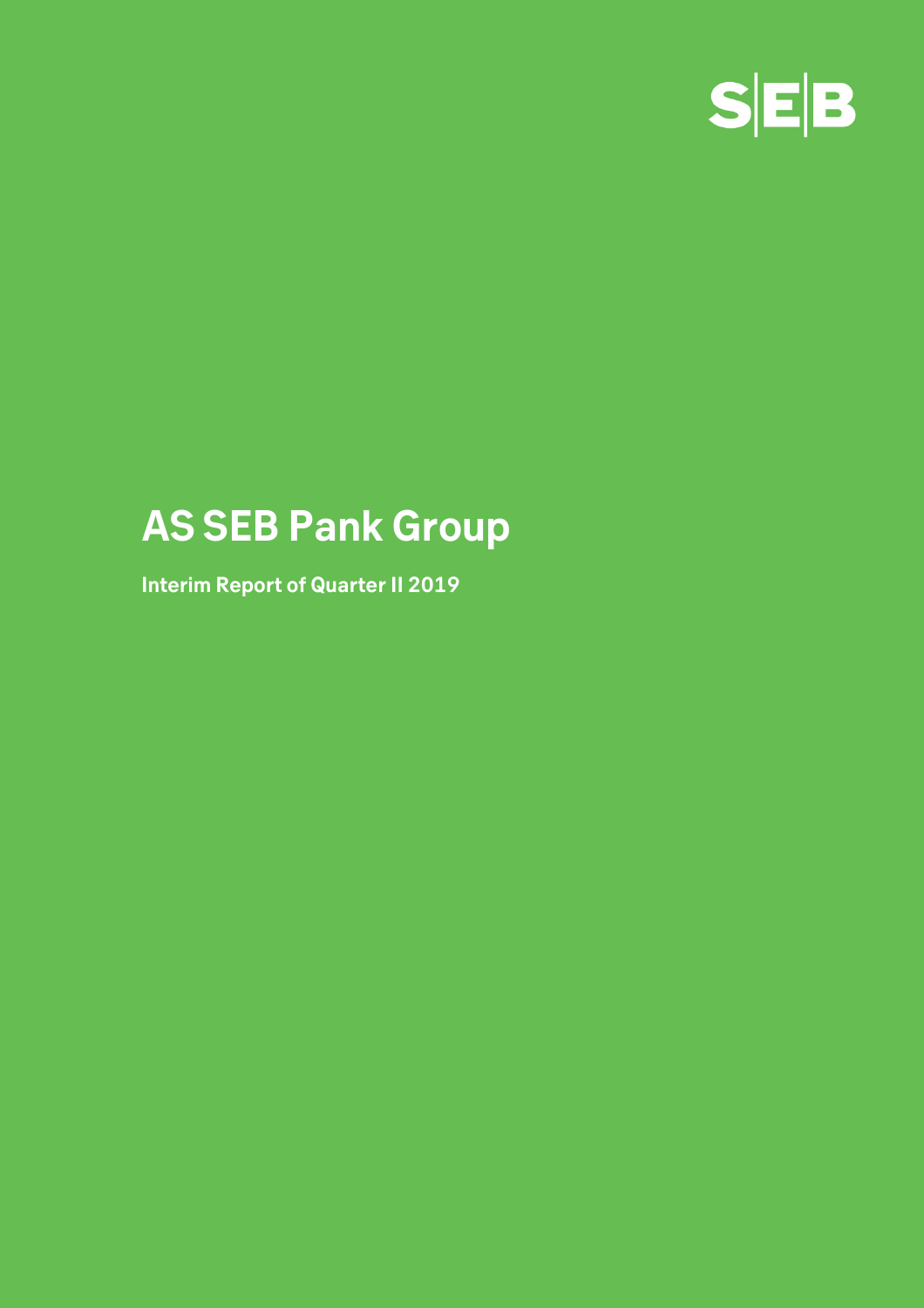#### **Introduction - general information**

1. Credit institution Company name and a set of the AS SEB Pank Registered in Republic of Estonia Registry date 08/12/1995 Phone  $+3726655100$ Fax  $+3726655102$ SWIFT EEUHEE2X e-mail info@seb.ee

2. Auditor

Reporting date 30/06/2019

Address Tornimäe Str. 2, Tallinn 15010, Estonia Registry code 10004252 (Estonian Commercial Register) Internet homepage http://www.seb.ee

Audit company and a series are a series of AS PricewaterhouseCoopers Registry code 10142876 (Estonian Commercial Register) Address Pärnu Str. 15, 10141 Tallinn, Estonia

Reporting period **1 January 2019** - 30 June 2019 Reporting currency **EUR**), millions

#### 3. General information

The 100% owner of AS SEB Pank is the publicly traded parent company Skandinaviska Enskilda Banken AB (publ), which is the parent company of SEB Group, provider of financial services. SEB Group is a leading Nordic financial services group. As a relationship bank, SEB in Sweden and the Baltic countries offers financial advice and a wide range of financial services. In Denmark, Finland, Norway and Germany, the bank's operations have a strong focus on corporate and investment banking based on a full-service offered corporate and institutional customers. Bank has presence in about 20 countries worldwide.

AS SEB Pank Group is an Estonian financial group belonging to SEB Group, which provides services to private persons, companies and the public sector.

4. Basis for preparation

Skandinaviska Enskilda Banken AB (publ), the parent company of AS SEB Pank, publishes interim reports for SEB Group on web page www.sebgroup.com/ir. The present AS SEB Pank Group interim report is not audited.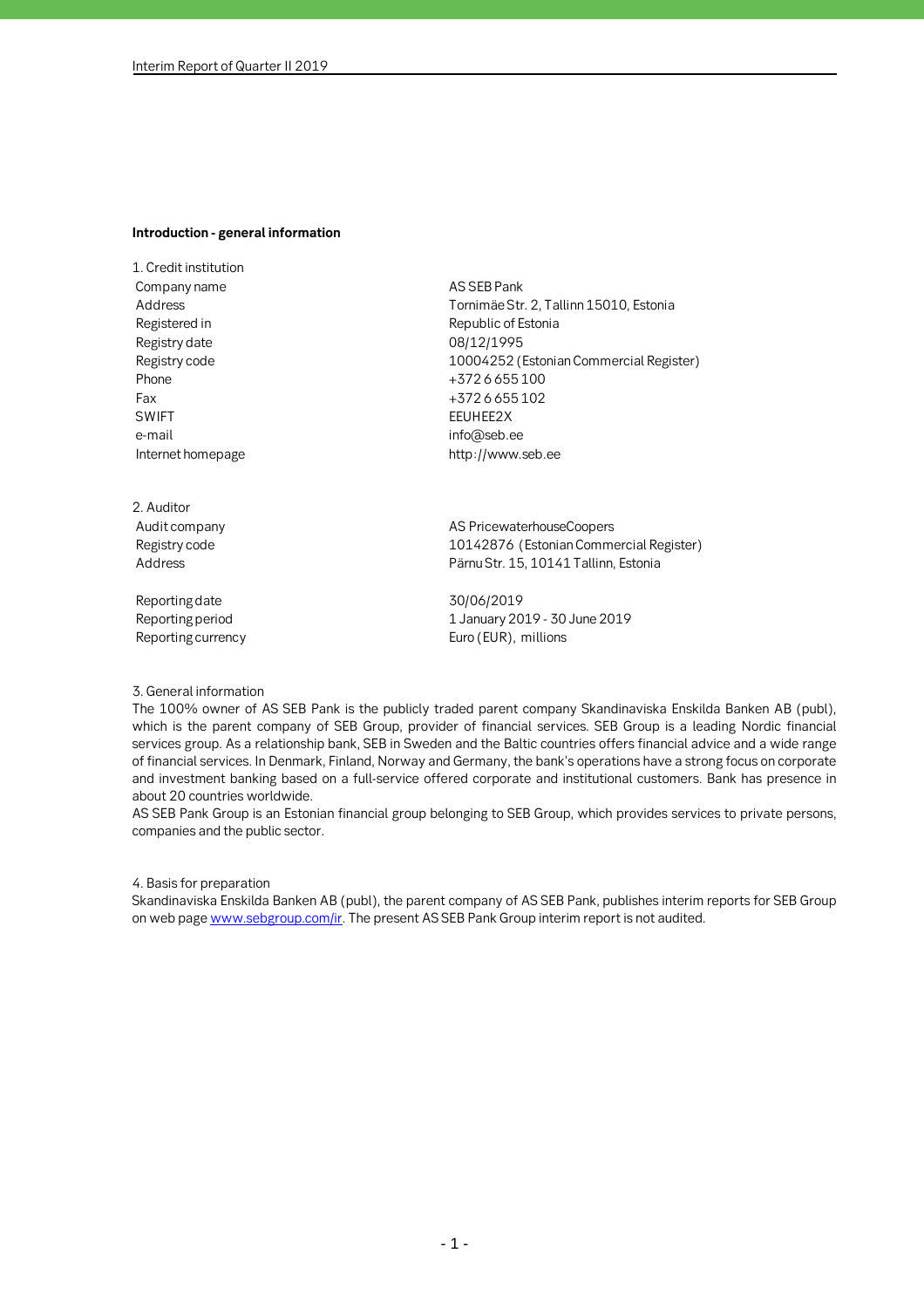## **Consolidated financial statements**

1. Consolidated income statement

(millions of EUR)

|                                                                             | 2019     |         | 2018     |         |
|-----------------------------------------------------------------------------|----------|---------|----------|---------|
|                                                                             | 6 months | QII     | 6 months | QII     |
| Net interest income                                                         | 54.2     | 27.5    | 48.2     | 24.9    |
| Net fee and commission income                                               | 25.1     | 12.9    | 23.6     | 12.2    |
| Net financial income                                                        | 1.9      | 0.6     | 3.6      | 1.9     |
| Gains less losses from investment securities                                | 3.5      | 1.7     | $-0.5$   | 0.2     |
| Profit and loss from investments in associates                              | 0.0      | 0.0     | 0.1      | 0.1     |
| Other operating income                                                      | 0.2      | 0.1     | 0.5      | 0.3     |
| Net other income                                                            | 3.7      | 1.8     | 0.1      | 0.6     |
| Total operating income                                                      | 84.9     | 42.8    | 75.5     | 39.6    |
| Personnel expenses                                                          | $-21.1$  | $-10.4$ | $-19.5$  | $-9.8$  |
| Depreciation, amortization and impairment of tangible and intangible assets | $-3.6$   | $-1.8$  | $-1.6$   | $-0.8$  |
| Other expenses                                                              | $-5.3$   | $-2.6$  | $-6.8$   | $-3.4$  |
| Total operating expenses                                                    | $-30.0$  | $-14.8$ | $-27.9$  | $-14.0$ |
| Profit before credit losses                                                 | 54.9     | 28.0    | 47.6     | 25.6    |
| Net expected credit losses                                                  | 2.4      | 2.0     | 0.5      | 0.8     |
| Profit before income tax                                                    | 57.3     | 30.0    | 48.1     | 26.4    |
| Income tax expense                                                          | $-6.7$   | $-3.5$  | $-17.5$  | 0.0     |
| Net profit for the year                                                     | 50.6     | 26.5    | 30.6     | 26.4    |
| Profit attributable to the sole equity holder                               | 50.6     | 26.5    | 30.6     | 26.4    |

## 2. Consolidated statement of comprehensive income (millions of EUR)

|                                                                      | 2019<br>2018 |      |          |      |
|----------------------------------------------------------------------|--------------|------|----------|------|
|                                                                      | 6 months     | QII  | 6 months | QII  |
| Net profit for the year                                              | 50.6         | 26.5 | 30.6     | 26.4 |
| Other comprehensive income for the year                              |              |      |          |      |
| Items that may subsequently be reclassified to the income statement: |              |      |          |      |
| Revaluation of available-for-sale financial assets                   |              |      |          |      |
| Total other comprehensive income                                     |              |      |          |      |
| Total comprehensive income for the year                              | 50.6         | 26.5 | 30.6     | 26.4 |
|                                                                      |              |      |          |      |
| Sole equity holder of the parent entity (total)                      | 50.6         | 26.5 | 30.6     | 26.4 |
| Total comprehensive income from continued operations                 | 50.6         | 26.5 | 30.6     | 26.4 |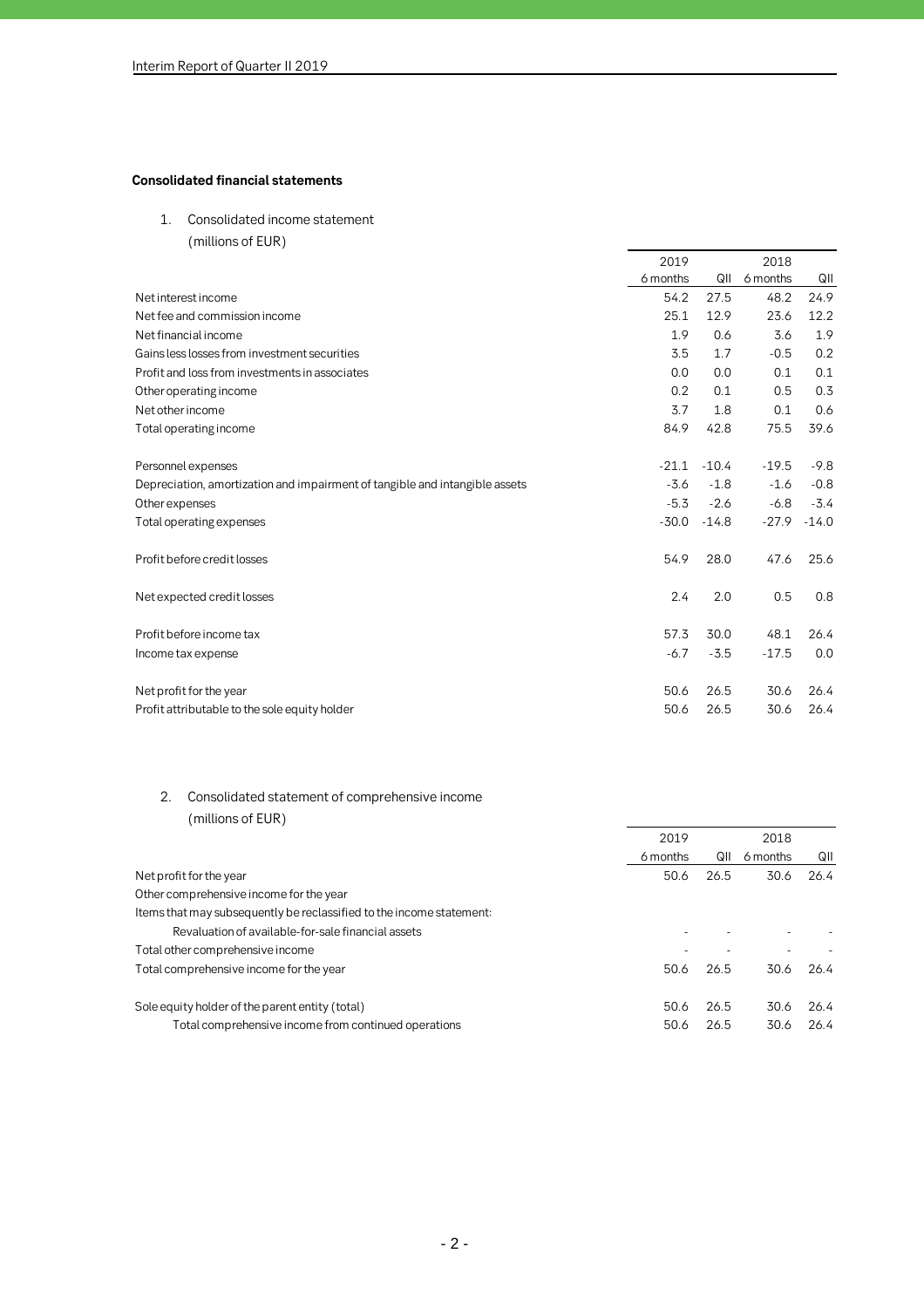3. Consolidated statement of financial position (millions of EUR)

|                                                     | 30/06/2019 | 31/12/2018 |
|-----------------------------------------------------|------------|------------|
| Assets                                              |            |            |
| Cash and balances with central bank                 | 600.6      | 1156.9     |
| Loans to credit institutions                        | 300.1      | 80.4       |
| Loans to the public                                 | 5491.4     | 5153.3     |
| Debt securities                                     | 154.4      | 109.7      |
| Derivatives                                         | 7.6        | 6.6        |
| Equity instruments                                  | 11.5       | 9.9        |
| Investments in associates                           | 1.3        | 1.4        |
| Intangible assets                                   | 5.3        | 4.9        |
| Property, plant and equipment                       | 30.2       | 9.8        |
| Other financial assets                              | 33.7       | 12.3       |
| Other non-financial assets                          | 15.8       | 13.0       |
| Total assets                                        | 6651.9     | 6558.2     |
| Liabilities and equity                              |            |            |
| Liabilities                                         |            |            |
| Deposits from central banks and credit institutions | 1065.8     | 1022.0     |
| Deposits and borrowings from the public             | 4414.9     | 4399.9     |
| Derivatives                                         | 9.1        | 6.2        |
| Current income tax liabilities                      | 3.4        | 10.5       |
| Provisions                                          | 2.6        | 5.8        |
| Other financial liabilities                         | 92.2       | 66.0       |
| Other non-financial liabilities                     | 44.5       | 14.2       |
| <b>Total liabilities</b>                            | 5632.5     | 5524.6     |
| Equity                                              |            |            |
| Share capital                                       | 42.5       | 42.5       |
| Share premium                                       | 86.3       | 86.3       |
| Other reserves                                      | 19.4       | 19.4       |
| Retained earnings                                   | 871.2      | 885.4      |
| Total equity                                        | 1019.4     | 1033.6     |
| Total liabilities and equity                        | 6651.9     | 6558.2     |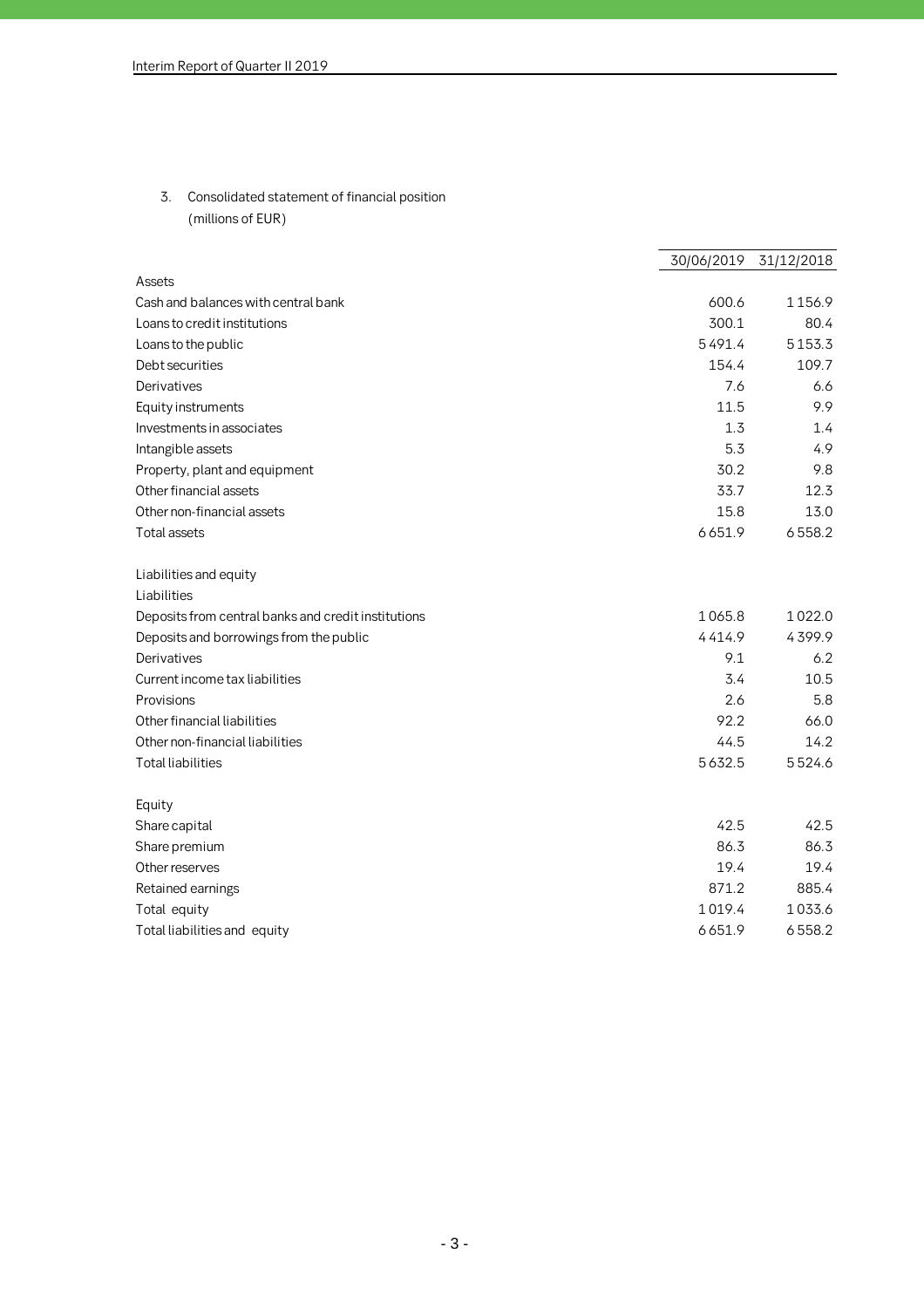## 4. Consolidated cash flow statement

(millions of EUR)

|                                                   | 2019     | 2018     |
|---------------------------------------------------|----------|----------|
|                                                   | 6 kuud   | 6 kuud   |
| Cash flow from operating activities               | $-224.4$ | $-186.0$ |
| Cash flow from investment activities              | $-4.4$   | $-2.7$   |
| Cash flow from financing activities               | $-63.0$  | $-70.0$  |
| Net change in cash and cash equivalents           | $-291.8$ | $-258.7$ |
| Cash and cash equivalents at the beginnig of year | 1260.4   | 1244.9   |
| Net change in cash and cash equivalents           | -291.8   | $-258.7$ |
| Cash and cash equivalents at the end of period    | 968.6    | 986.2    |
|                                                   |          |          |

## 5. Changes in consolidated shareholders' equity (millions of EUR)

|                              |               |         |          |          | Total         |
|------------------------------|---------------|---------|----------|----------|---------------|
|                              |               | Share   |          | Retained | shareholders' |
|                              | Share capital | premium | Reserves | profit   | equity        |
| Balance at 31 December 2017  | 42.5          | 86.3    | 21.0     | 892.7    | 1042.5        |
| Effect of applying IFRS9 *   |               |         | $-1.6$   | $-1.6$   | $-3.2$        |
| Balance at 1 January 2018    | 42.5          | 86.3    | 19.4     | 891.1    | 1039.3        |
| Net profit                   |               | ٠       |          | 30.6     | 30.6          |
| Total comprehensive income   |               |         |          | 30.6     | 30.6          |
| <b>Dividends</b>             |               |         |          | $-70.0$  | $-70.0$       |
| Other                        |               |         |          | 0.3      | 0.3           |
| Balance at 30 June 2018      | 42.5          | 86.3    | 19.4     | 852.0    | 1000.2        |
|                              |               |         |          |          |               |
| Balance at 31 December 2018  | 42.5          | 86.3    | 19.4     | 885.4    | 1033.6        |
| Effect of applying IFRS16 ** |               |         |          | $-2.0$   | $-2.0$        |
| Balance at 1 January 2019    | 42.5          | 86.3    | 19.4     | 883.4    | 1031.6        |
| Net profit                   |               |         |          | 50.6     | 50.6          |
| Total comprehensive income   |               |         |          | 50.6     | 50.6          |
| <b>Dividends</b>             |               |         |          | $-63.0$  | $-63.0$       |
| Other                        |               |         |          | 0.2      | 0.2           |
| Balance at 30 June 2019      | 42.5          | 86.3    | 19.4     | 871.2    | 1019.4        |

\*IFRS 9 Financial instruments is applied from 1 January 2018

\*\*IFRS 16 Leases agreements are applied from 1 January 2019